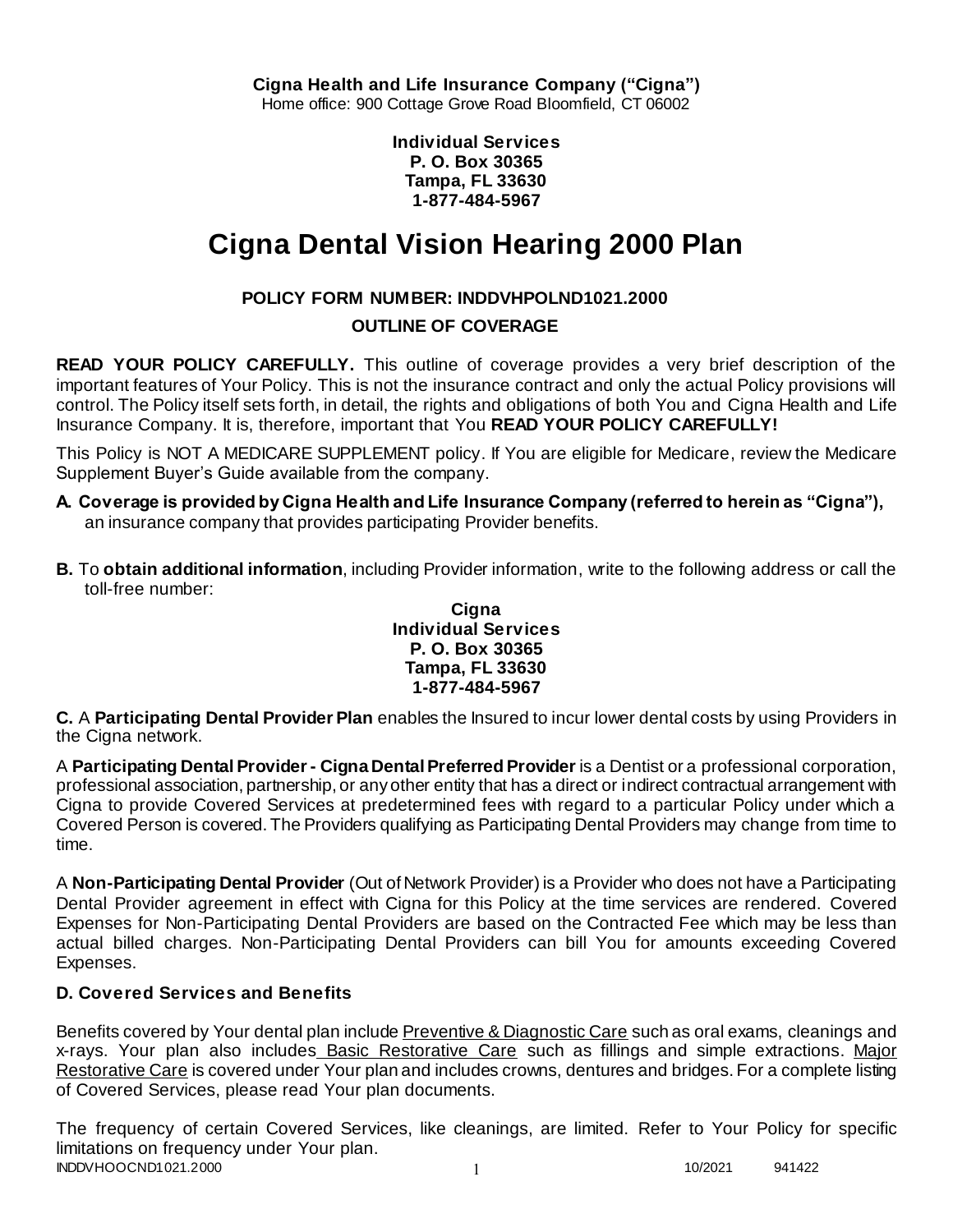### **Benefit Schedule**

The benefits outlined in the table below show the payment percentages for Covered Expenses **AFTER** any applicable Deductibles have been satisfied unless otherwise stated.

# **CIGNA DENTAL, VISION, AND HEARING INSURANCE** *The Schedule*

#### **For You and Your Dependents**

#### **The Schedule – Dental Benefits**

If You select a Participating Dental Provider, Your cost will be less than if You select a Non-Participating Dental Provider.

#### **Emergency Services**

The Benefit Percentage payable for Emergency Services charges made by a Non-Participating Dental Provider is the same Benefit Percentage as for Participating Dental Provider Charges. Dental Emergency services are required immediately to either alleviate pain or to treat the sudden onset of an acute dental condition. These are usually minor procedures performed in response to serious symptoms, which temporarily relieve significant pain, but do not effect a definitive cure, and which, if not rendered, will likely result in a more serious dental or medical complication.

#### **Dental Deductibles**

Dental Deductibles are expenses to be paid by You or Your Dependent. Dental Deductibles are in addition to any Coinsurance. Once the Dental Deductible maximum in The Schedule has been reached, You and Your family need not satisfy any further dental deductible for the rest of that year.

#### **Participating Dental Provider Payment**

Participating Dental Provider services are paid based on the Contracted Fee agreed upon by the Provider and Cigna.

#### **Non-Participating Dental Provider Payment**

Non-Participating Dental Provider services are paid based on the Contracted Fee.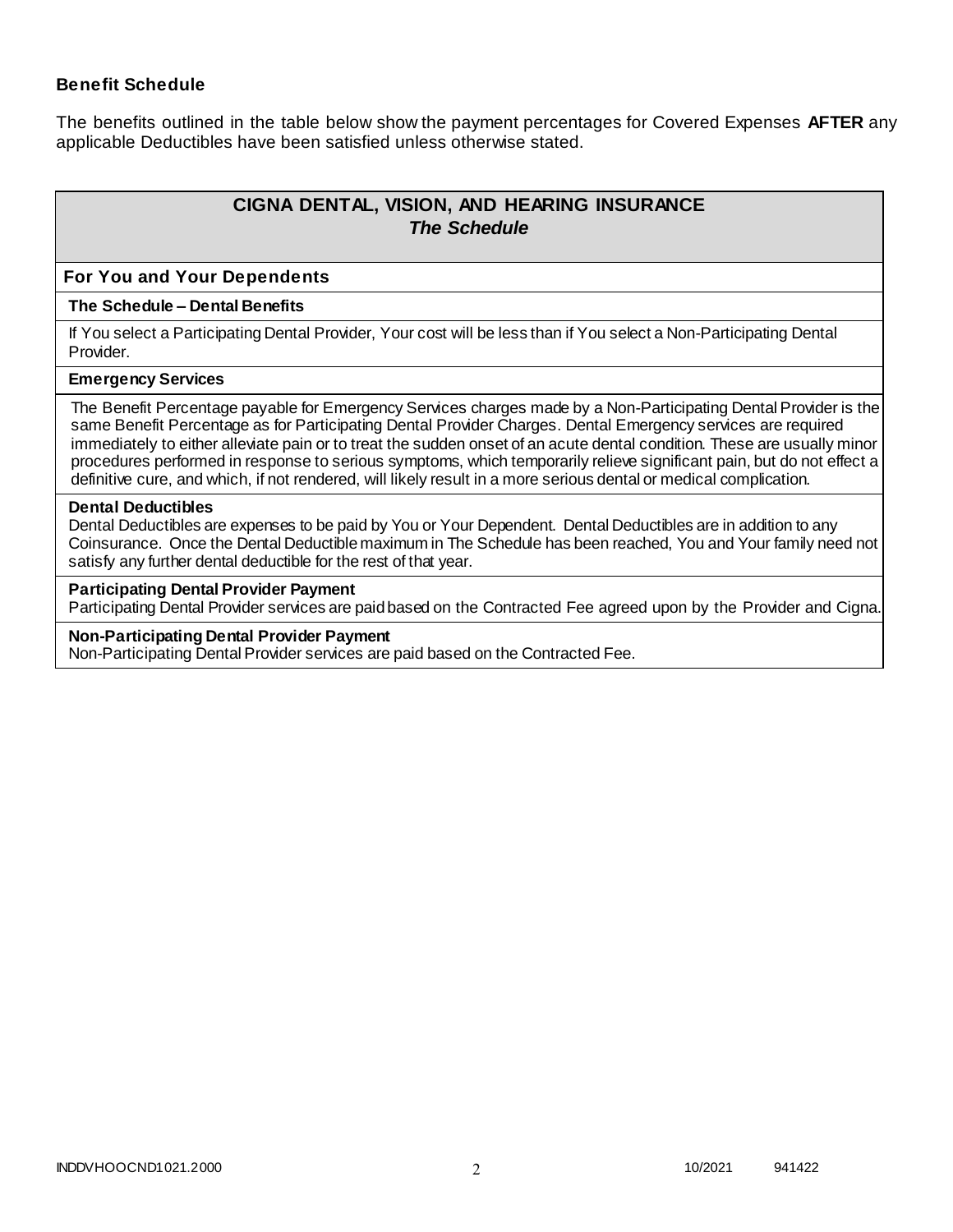| DENTAL BENEFIT HIGHLIGHTS                                                                                                                                                                                                                                                 |                                                  |
|---------------------------------------------------------------------------------------------------------------------------------------------------------------------------------------------------------------------------------------------------------------------------|--------------------------------------------------|
| Classes I, II, III<br><b>Calendar Year Maximum</b>                                                                                                                                                                                                                        | \$1,500 per person                               |
| <b>Calendar Year Dental Deductible</b><br>Individual                                                                                                                                                                                                                      | \$100 per person<br>Not Applicable to Class I    |
| <b>Class I</b>                                                                                                                                                                                                                                                            | The Percentage of Covered Expenses the Plan Pays |
| Preventive Care<br>Oral Exams<br>Routine Cleanings<br>Routine X-rays<br>Non-Routine X-rays<br><b>Fluoride Application</b><br><b>Sealants</b><br>Space Maintainers (non-orthodontic)<br>Emergency Care to Relieve Pain                                                     | 100%                                             |
| <b>Class II</b>                                                                                                                                                                                                                                                           | The Percentage of Covered Expenses the Plan Pays |
| <b>Basic Restorative</b><br>Fillings<br>Surgical Extraction of Impacted Teeth<br>Oral Surgery, Simple Extractions<br>Relines, Rebases, and Adjustments<br>Repairs - Bridges, Crowns, and Inlays<br>Repairs - Dentures                                                     | 70% after dental deductible                      |
| <b>Class III</b>                                                                                                                                                                                                                                                          | The Percentage of Covered Expenses the Plan Pays |
| <b>Major Restorative</b><br>Crowns / Inlays / Onlays<br>Root Canal Therapy / Endodontics<br><b>Minor Periodontics</b><br><b>Major Periodontics</b><br>Oral Surgery, All Except Simple Extractions<br>Prosthesis Over Implant<br>Anesthetics<br>Dentures<br><b>Bridges</b> | 50% after dental deductible                      |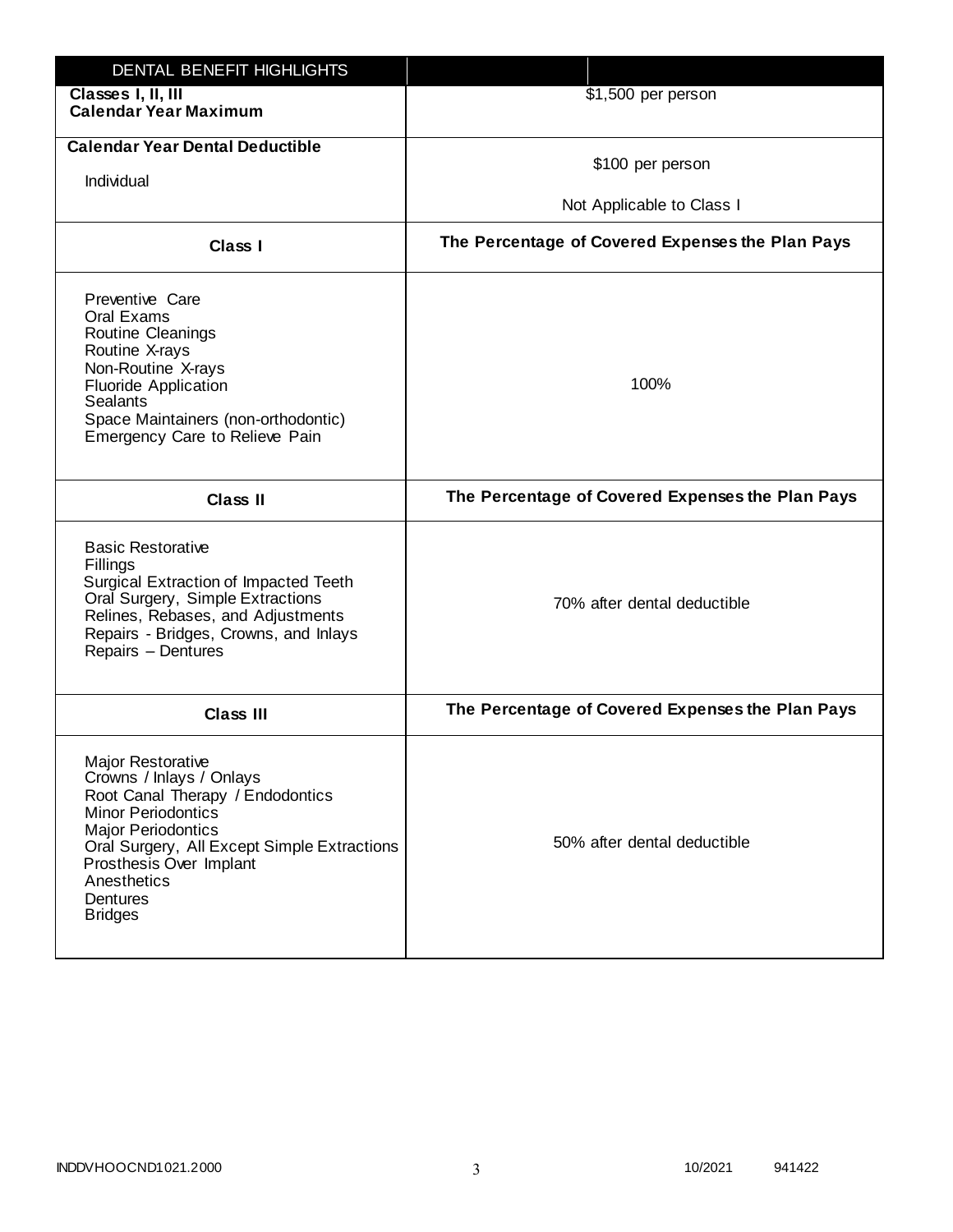| The Schedule - Vision Benefits                                                                  |                                                                                         |
|-------------------------------------------------------------------------------------------------|-----------------------------------------------------------------------------------------|
| VISION BENEFIT HIGHLIGHTS                                                                       |                                                                                         |
| Eye Examinations, including refraction                                                          | The plan pays 50% of expenses, not to exceed a \$75 calendar<br>year maximum per person |
| Materials (corrective eyeglasses or contact<br>lenses, including fittings and follow-up visits) | \$200 calendar year maximum per person                                                  |

| The Schedule - Hearing Benefits                             |                                        |
|-------------------------------------------------------------|----------------------------------------|
| <b>HEARING BENEFIT HIGHLIGHTS</b>                           |                                        |
| <b>Hearing Examinations</b>                                 | \$50 calendar year maximum per person  |
| Materials (Hearing Aids, including fittings<br>and repairs) | \$500 calendar year maximum per person |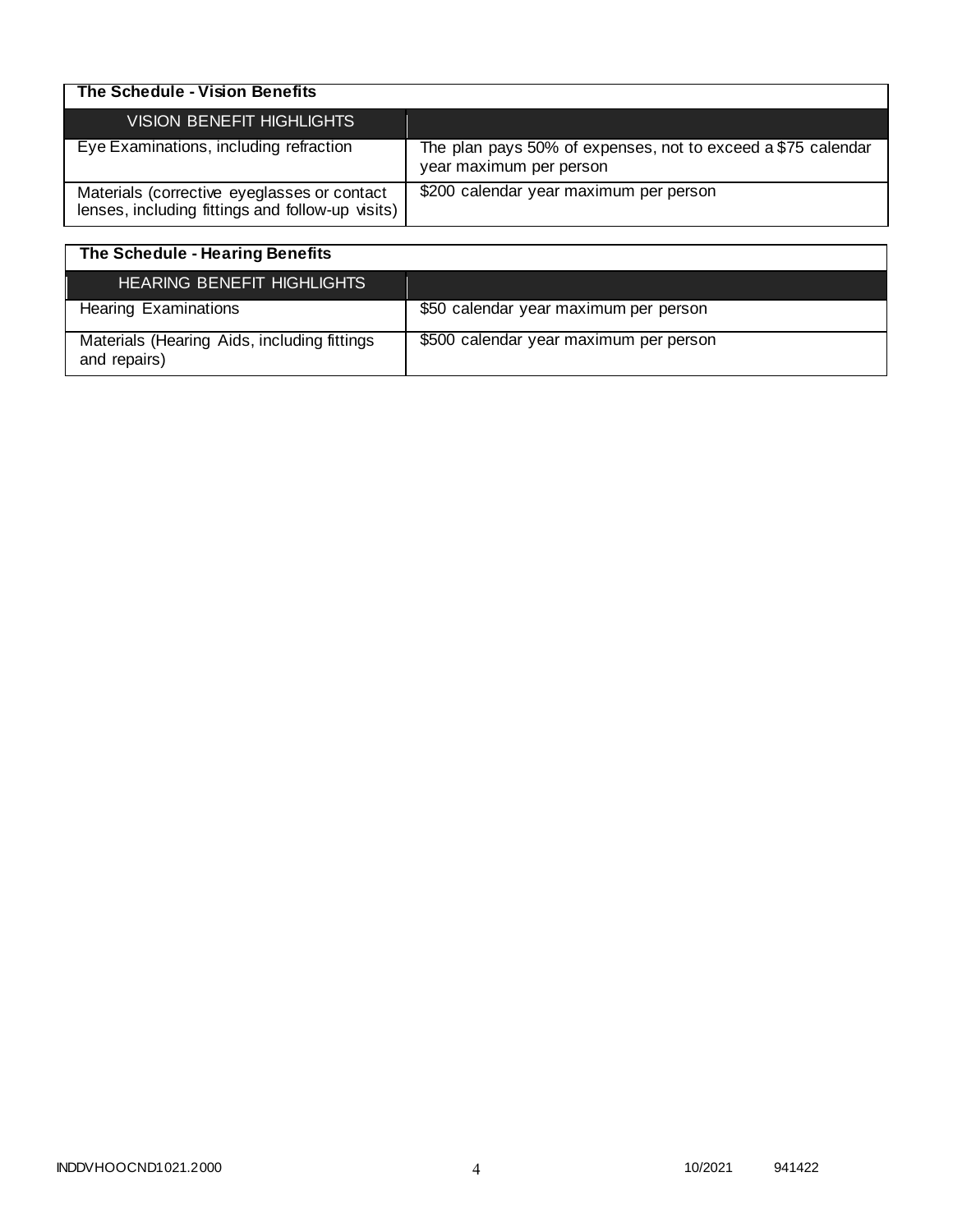# **Waiting Periods**

A Covered Person may access their dental, vision, and hearing benefit insurance once he or she has satisfied the following waiting periods:

- There is no waiting period for Class I or II dental benefits or for vision and hearing benefits.
- After 12 consecutive months of coverage dental benefits will increase to include the list of Class III procedures.

### **Missing Teeth Limitation**

There is no payment for replacement of teeth that are missing when a person first becomes insured. This payment limitation no longer applies after 24 months of continuous coverage.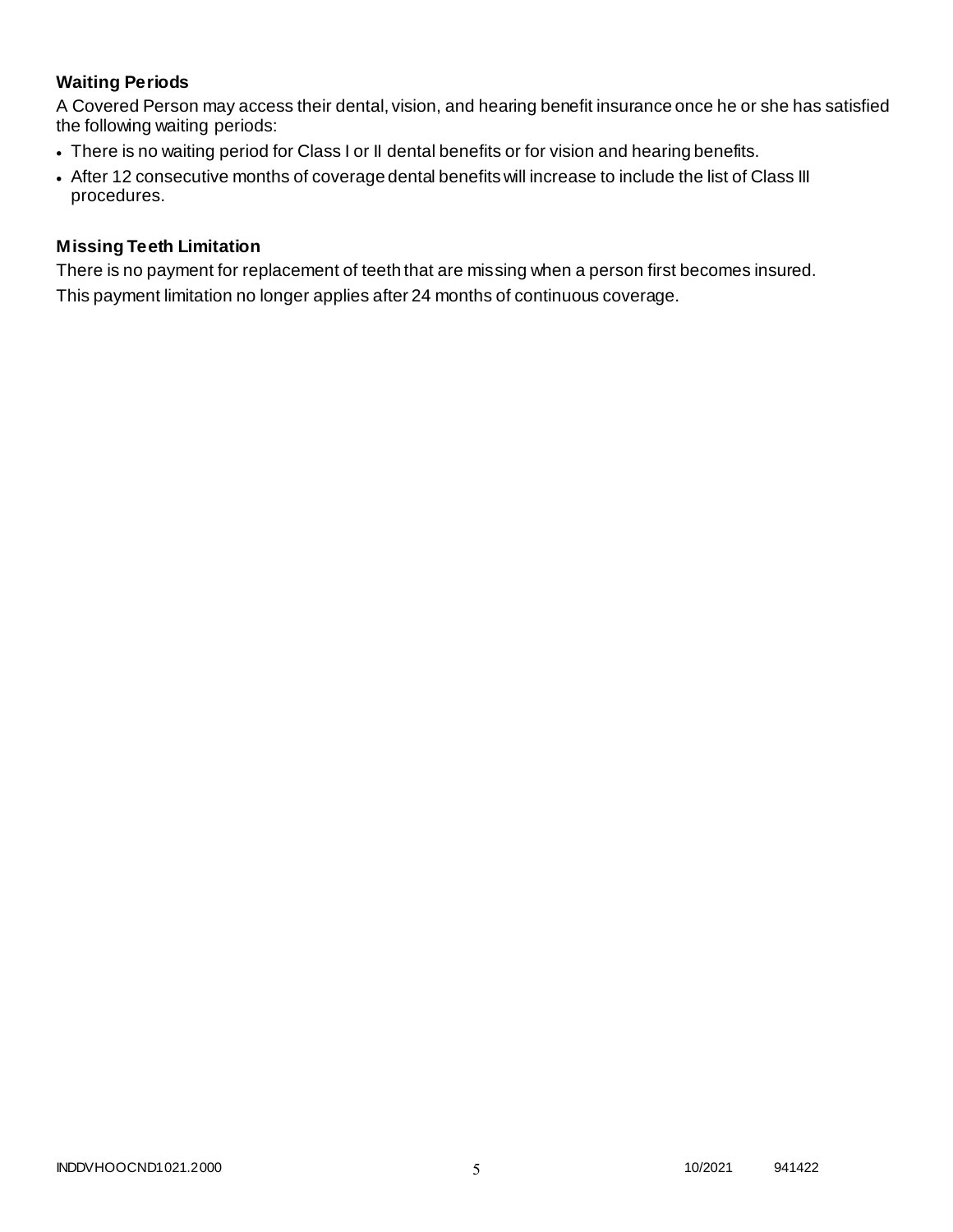## **E. Insured's Financial Responsibility**

The Insured is responsible for paying the monthly or quarterly premium on a timely basis. The Insured is also responsible to pay Providers for charges that are applied to the Deductibles, Coinsurance, and any amounts charged by Non-Participating Dental Providers in excess of the Contracted Fee. In addition, any charges for Medically Necessary and/or Dentally Necessary items that are excluded under the Policy are the responsibility of the Insured.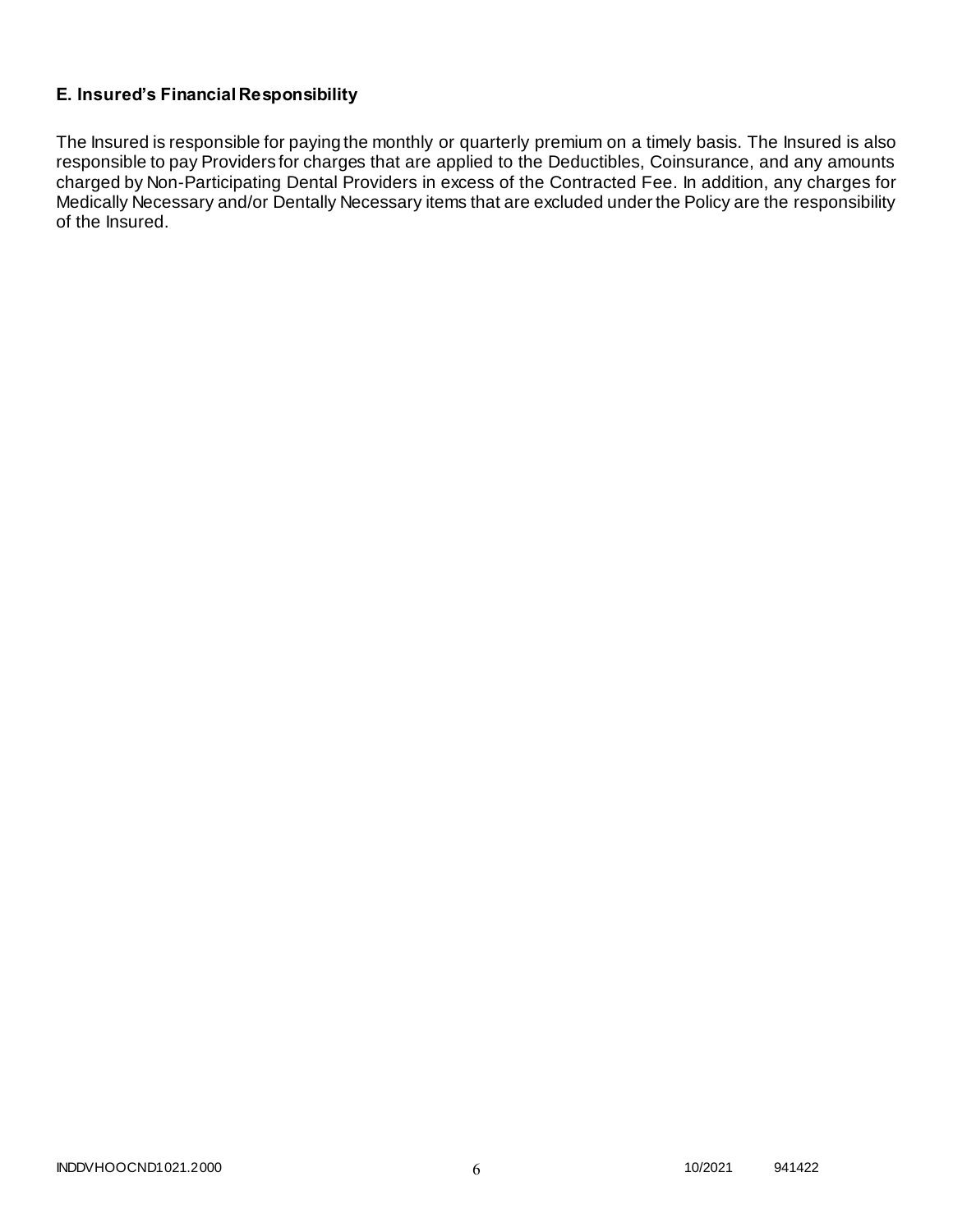# **F. Exclusions and Limitations: What Is Not Covered By This Policy**

# **Expenses Not Covered**

Covered Expenses will not include, and no payment will be made for:

- procedures which are not included in the list of Covered Dental Services, Covered Vision Services, or Covered Hearing Services;
- cone beam imaging;
- instruction for plaque control, oral hygiene and diet;
- core build-ups;
- veneers;
- precious or semi-precious metals for crowns, bridges and abutments;
- restoration of teeth which have been damaged by erosion, attrition or abrasion;
- bite registrations; precision or semi-precision attachments; or splinting;
- implants or implant related services;
- orthodontic treatment, except for the treatment of cleft lip and cleft palate;
- general anesthesia or intravenous sedation, when used for the purposes of anxiety control or patient management is not covered; may be considered only when medically or dentally necessary and when in conjunction with covered complex oral surgery;
- athletic mouth guards;
- services performed solely for cosmetic reasons;
- personalization or decoration of any dental device or dental work;
- replacement of an appliance per benefit guidelines;
- services that are deemed to be medical in nature;
- services and supplies received from a hospital;
- prescription drugs;
- plano lenses:
- VDT (video display terminal)/computer eyeglass benefit;
- medical or surgical treatment of the eyes;
- any type of corrective vision surgery, including LASIK surgery, radial ketatonomy (RK), automated lamellar keratoplasty (ALK), or conductive keratoplasty (CK);
- Orthoptic or vision training and any associated supplemental testing;
- any eye examination, or any corrective eyewear, required by an employer as a condition of employment;
- safety eyewear;
- sub-normal vision aids or non-prescription lenses;
- Magnification or low vision aids not shown as covered in the Schedule of Vision Coverage;
- Assistive Listening Devices (ALDs);
- medical and/or surgical treatment of the internal or external structures of the ear, including but not limited to Cochlear implants;
- Hearing Aids not prescribed by a Licensed Hearing Care Professional;
- ear protective devices or plugs;
- Hearing Aids maintenance/service contracts, ear molds and other miscellaneous repairs;
- Hearing Aids purchased online or over the counter (OTC); or
- Disposable Hearing Aids.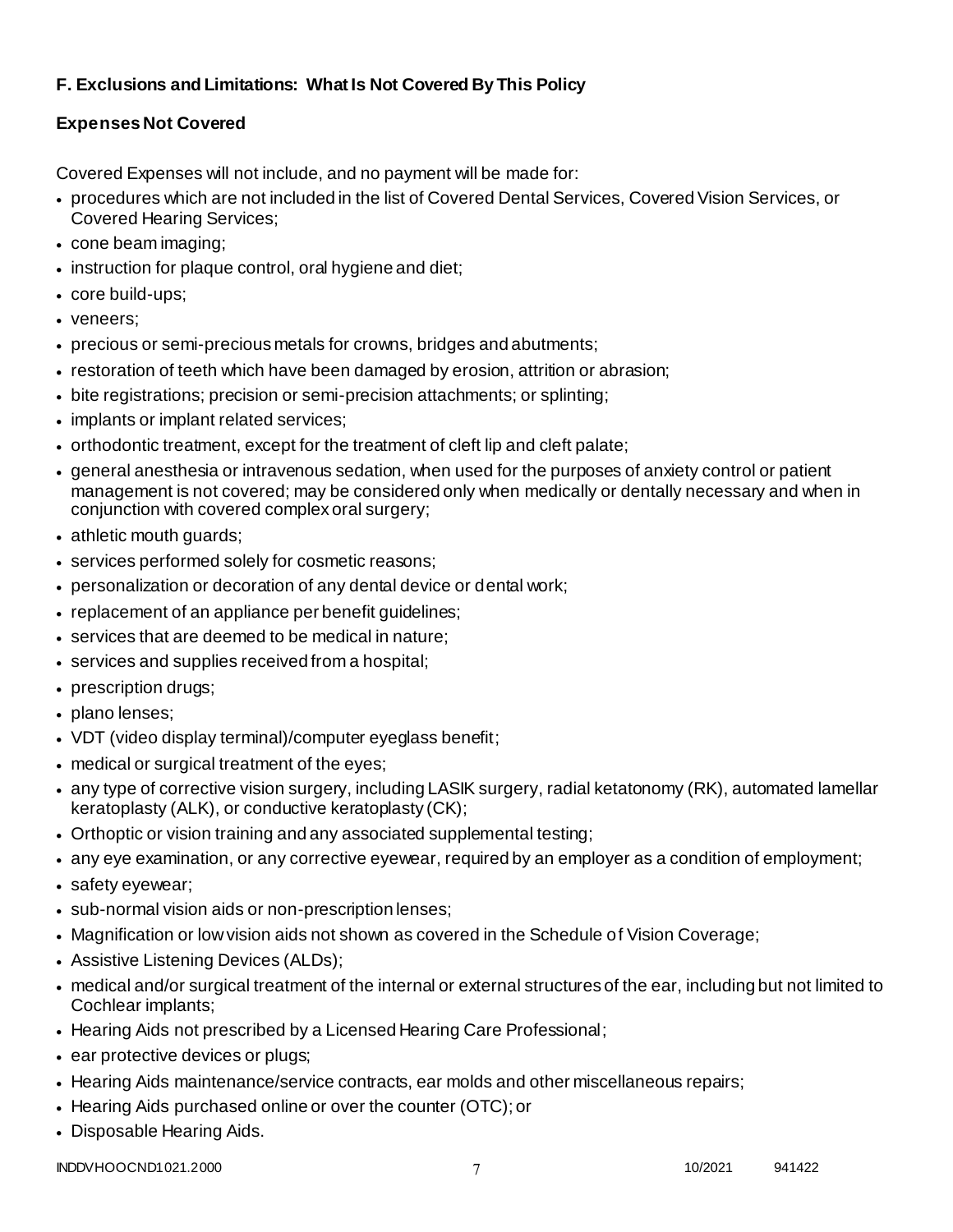### **General Limitations**

No payment will be made for expenses incurred for You or any one of Your Dependents:

- For services not specifically listed as Covered Services in this Policy;
- For services or supplies that are not Medically Necessary;
- For services received before the Effective Date of coverage;
- For services received after coverage under this Policy ends;
- For services for which You have no legal obligation to pay or for which no charge would be made if You did not have insurance coverage;
- For Professional services or supplies received or purchased directly or on Your behalf by anyone, including a Provider, from any of the following:
	- **Yourself or Your employer;**
	- a person who lives in the Covered Person's home, or that person's employer;
	- a person who is related to the Covered Person by blood, marriage or adoption, or that person's employer.
- for or in connection with an Injury arising out of, or in the course of, any employment for wage or profit;
- for or in connection with a Sickness which is covered under any workers' compensation or similar law;
- for charges made by a Hospital owned or operated by or which provides care or performs services for, the United States Government, if such charges are directly related to a condition which occurred while serving in the military or an associated auxiliary unit;
- services or supplies received due to an act of war, declared or undeclared while serving in the military or an associated auxiliary unit;
- to the extent that payment is unlawful where the person resides when the expenses are incurred;
- for charges which the person is not legally required to pay;
- for charges which would not have been made if the person had no insurance;
- to the extent that billed charges exceed the rate of reimbursement as described in the Schedule;
- for charges for unnecessary care, treatment or surgery;
- to the extent that You or any of Your Dependents is in any way paid or entitled to payment for those expenses by or through a public program, other than Medicaid;
- for or in connection with experimental procedures or treatment methods not approved by the American Dental Association or the appropriate dental specialty society;
- Procedures that are a covered expense under any other plan which provides dental, vision, or hearing benefits;
- To the extent that benefits are paid or payable for those expenses under the mandatory part of any auto insurance policy written to comply with a "no-fault" insurance law or an uninsured motorist insurance law. Cigna will take into account any adjustment option chosen under such part by You or any one o f Your Dependents.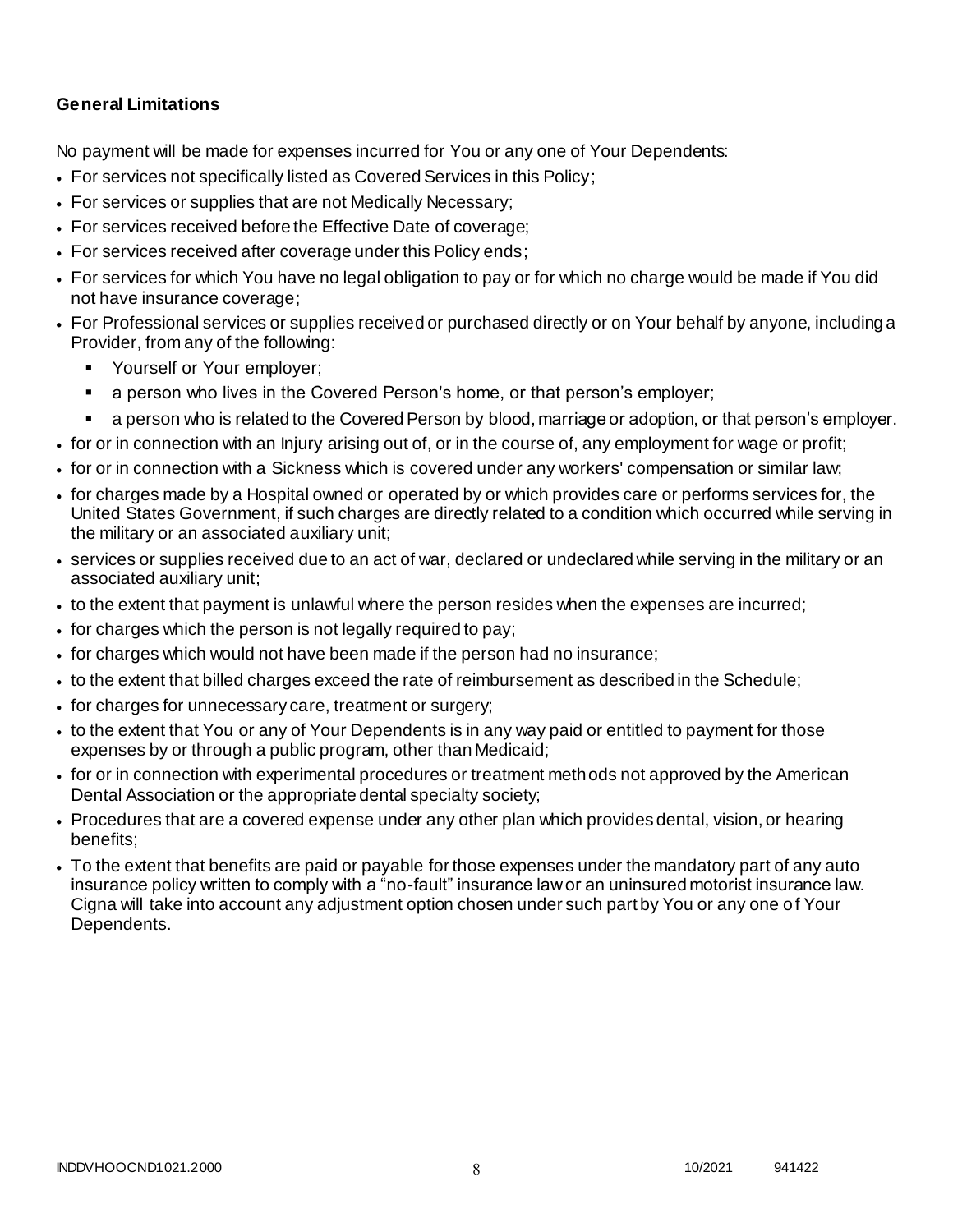### **G. Predetermination of Dental Benefits Program**

Predetermination of Benefits is a voluntary review of a Dentist's proposed treatment plan and expected charges. It is not preauthorization of service and is not required.

The treatment plan should include supporting pre-operative x-rays and other diagnostic materials as requested by Cigna's dental consultant. If there is a change in the treatment plan, a revised plan should be submitted.

Cigna will determine covered dental expenses for the proposed treatment plan. If there is no Predetermination of Benefits, Cigna will determine covered dental expenses when it receives a claim.

Review of proposed treatment is advised whenever extensive dental work is recommended when charges exceed **\$500**.

Predetermination of Benefits is not a guarantee of a set payment. Payment is based on the services that are actually delivered and the coverage in force at the time services are completed.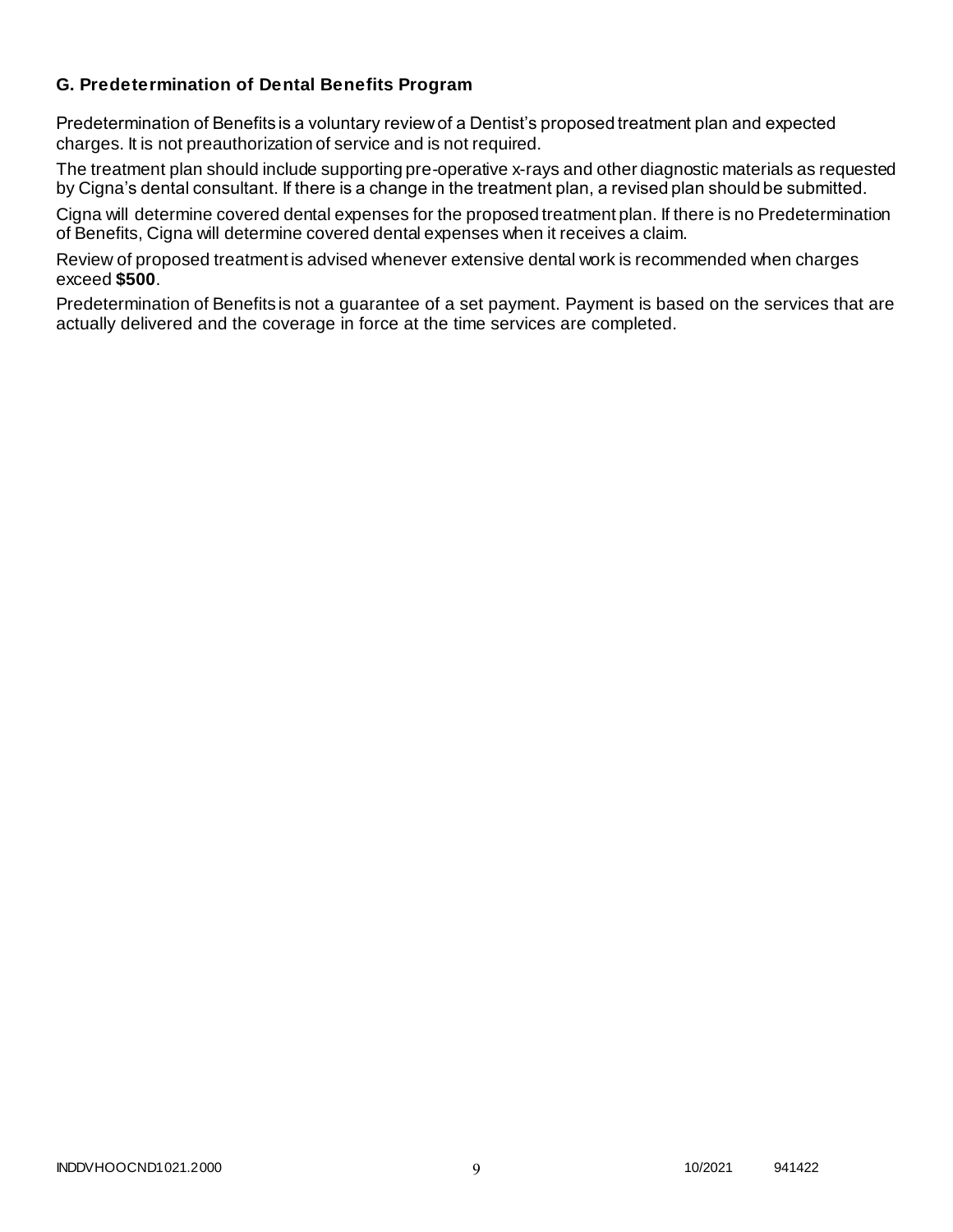### **H. General Provisions**

### **WHEN YOU HAVE A COMPLAINT OR AN APPEAL**

For the purposes of this section, any reference to "You," "Your" or "Yourself" also refers to a representative or Provider designated by You to act on Your behalf, unless otherwise noted.

We want You to be completely satisfied with the care You receive. That is why We have established a process for addressing Your concerns and solving Your problems.

#### **Start with Member Services**

We are here to listen and help. If You have a concern regarding a person, a service, the quality of care, or contractual benefits, You can call Our toll-free number and explain Your concern to one of Our Customer Service representatives. You can also express that concern in writing. Please call or write to Us at the following:

Customer Services Toll-Free Number or address on mycigna.com, explanation of benefits or claim form

We will do Our best to resolve the matter on Your initial contact. If We need more time to review or investigate Your concern, We will get back to You as soon as possible, but in any case within 30 days.

If You are not satisfied with the results of a coverage decision, You can start the appeals procedure.

#### **Appeals Procedure**

Cigna has a two step appeals procedure for coverage decisions. To initiate an appeal, You must submit a request for an appeal in writing within 365 days of receipt of a denial notice. You should state the reason why You feel Your appeal should be approved and include any information supporting Your appeal. If You are unable or choose not to write, You may ask to register Your appeal by teleph one. Call or write to Us at the toll-free number or address on Your Benefit Identification card, explanation of benefits or claim form.

#### **Level One Appeal**

Your appeal will be reviewed and the decision made by someone not involved in the initial decision. Appeals involving Medical Necessity or clinical appropriateness will be considered by a health care professional.

For level one appeals, We will respond in writing with a decision within 30 calendar days after We receive an appeal for a postservice coverage determination. If more time or information is needed to make the determination, We will notify You in writing to request an extension of up to 15 calendar days and to specify any additional information needed to complete the review.

If You are not satisfied with Our level-one appeal decision, You may request a level-two appeal.

#### **Level Two Appeal**

If You are dissatisfied with Our level one appeal decision, You may request a second review. To start a level two appeal, follow the same process required for a level one appeal.

Most requests for a second review will be conducted by the Appeals Committee, which consists of at least three people. Anyone involved in the prior decision may not vote on the Committee. For appeals involving Medical Necessity or clinical appropriateness, the Committee will consult with at least one Dentist reviewer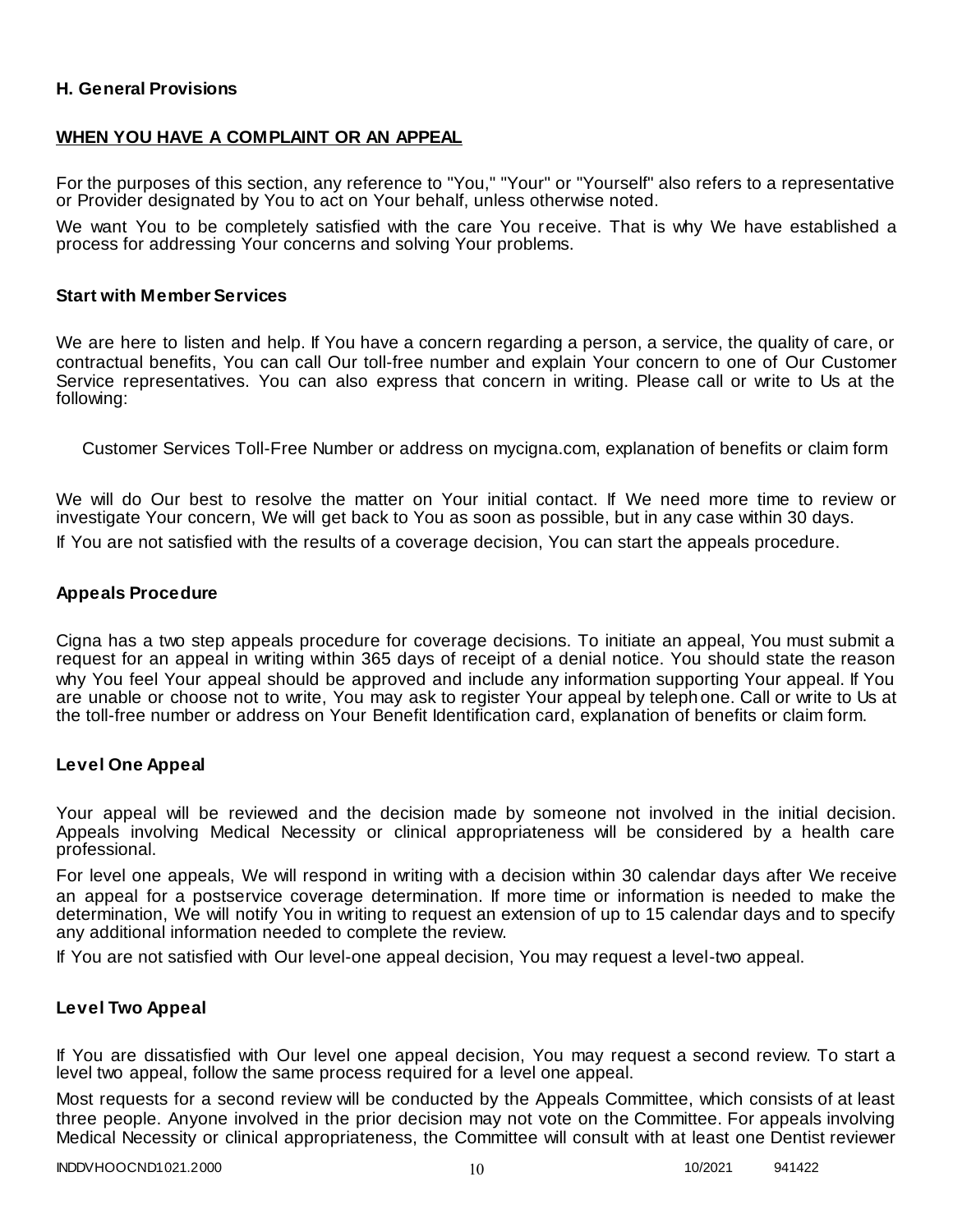in the same or similar specialty as the care under consideration, as determined by Cigna's Dentist reviewer. You may present Your situation to the Committee in person or by conference call.

For level two appeals We will acknowledge in writing that We have received Your request and schedule a Committee review. For postservice claims, the Committee review will be completed within 30 calendar days. If more time or information is needed to make the determination, We will notify You in writing to request an extension of up to 15 calendar days and to specify any additional information needed by the Committee to complete the review. You will be notified in writing of the Committee's decision within five working days after the Committee meeting, and within the Committee review time frames above if the Committee does not approve the requested coverage.

### **Notice of Benefit Determination on Appeal**

Every notice of an appeal decision will be provided in writing or electronically and, if an adverse determination, will include:

- (1) the specific reason or reasons for the denial decision;
- (2) reference to the specific Policy provisions on which the decision is based;
- (3) a statement that the claimant is entitled to receive, upon request and free of charge, reasonable access to and copies of all documents, records, and other Relevant Information as defined;
- (4) upon request and free of charge, a copy of any internal rule, guideline, protocol or other similar criterion that was relied upon in making the adverse determination regarding Your appeal, and an explanation of the scientific or clinical judgment for a determination that is based on a medical necessity, experimental treatment or other similar exclusion or limit.

#### **Relevant Information**

Relevant Information is any document, record, or other information which was relied upon in making the benefit determination; was submitted, considered, or generated in the course of making the benefit determination, without regard to whether such document, record, or other information was relied upon in making the benefit determination; demonstrates compliance with the administrative processes and safeguards required by federal law in making the benefit determination; or constitutes a statement of policy or guidance with respect to the plan concerning the denied treatment option or benefit or the claimant's diagnosis, without regard to whether such advice or statement was relied upon in making the benefit determination.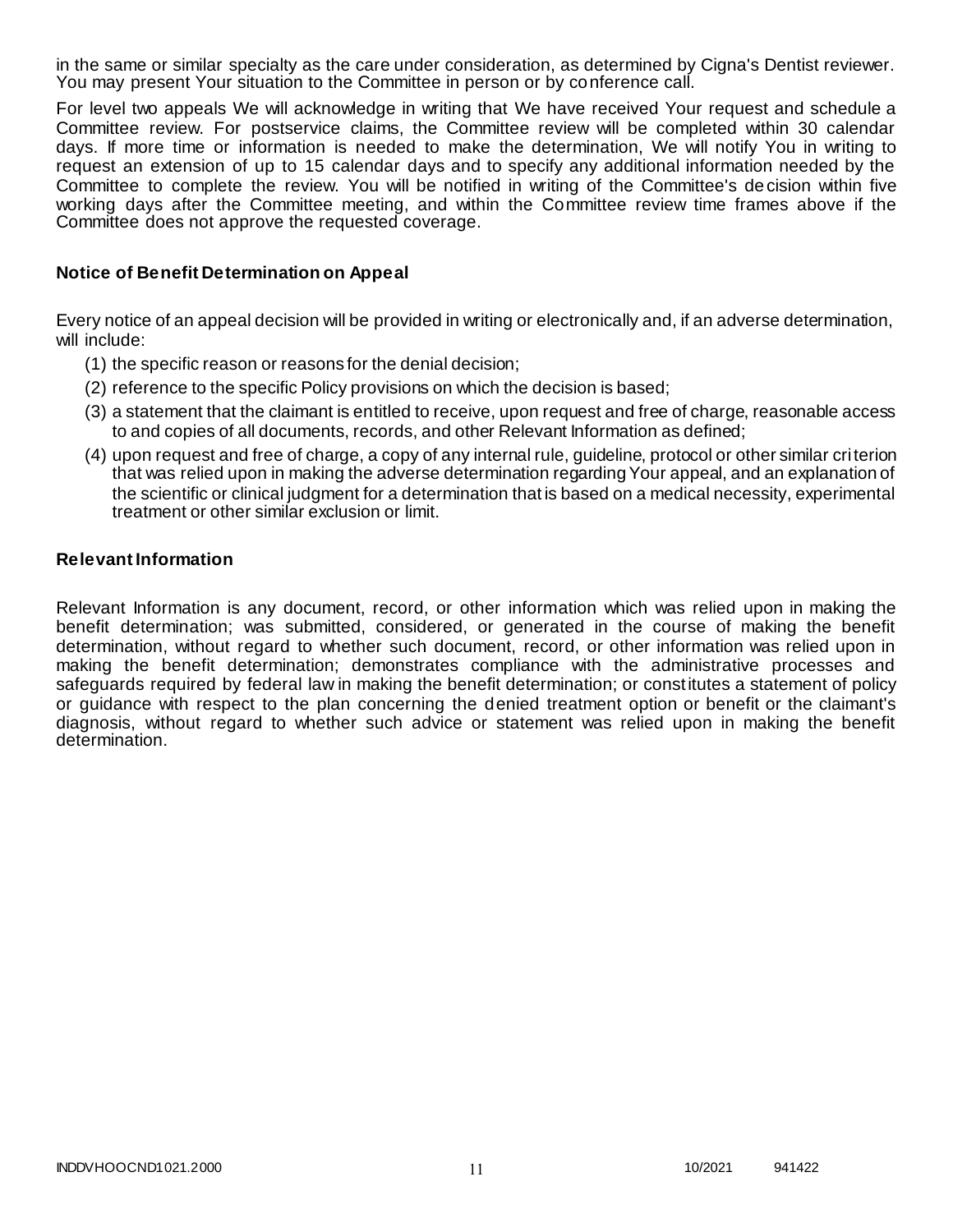# **I. Participating Dental Providers**

Cigna will provide a current list of Dentists currently participating with Cigna and their locations to each Covered Person upon request.

To verify if a Dentist is currently participating with Cigna and is accepting new Cigna Insureds, the Covered Person should visit Our website at mycigna.com.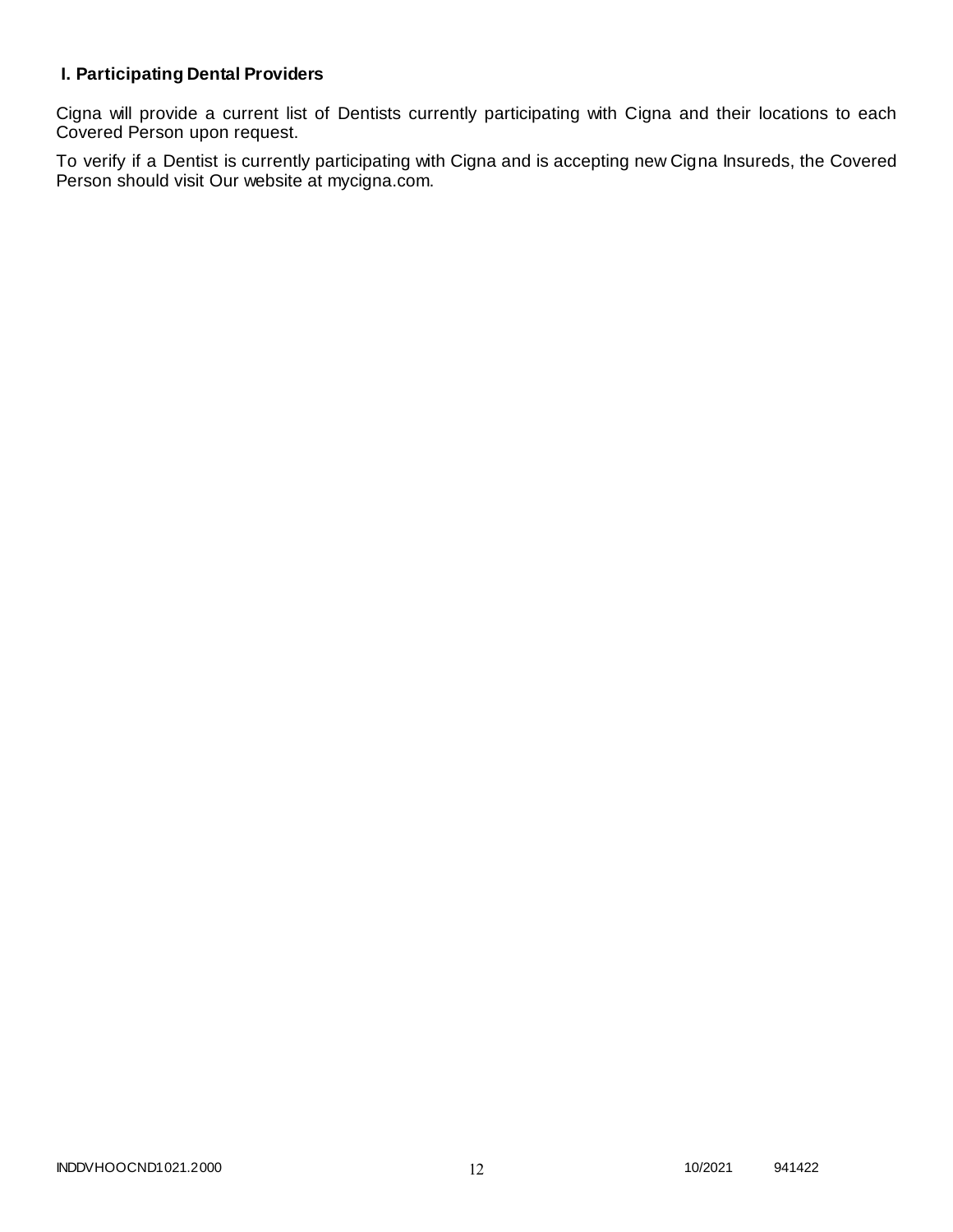### **J. Renewability, Eligibility, and Continuation**

1. The Policy will renew except for the specific events stated in the Policy. Cigna may change the premiums of the Policy with 60 days written notice to the Insured. However, Cigna will not refuse to renew or change the premium schedule for the Policy on an individual basis, but only for all Insureds in the same class and covered under the same Policy as You.

2. The individual plan is designed for residents of North Dakota who are not enrolled under or covered by any other group or individual health coverage. You must notify Cigna of all changes that may affect any Covered Person's eligibility under the Policy.

3. You or Your Dependent(s) will become ineligible for coverage:

- When premiums are not paid according to the due dates and grace periods described in the premium section.
- With respect to Your Spouse, Domestic Partner, or partner to a Civil Union: when the Spouse is no longer married to the Insured or when the union is dissolved.
- With respect to You and Your Family Member(s): when You no longer meet the requirements listed in the Conditions of Eligibility section.
- The date the Policy terminates.
- When the Insured no longer lives in the Service Area.

4. If a Covered Person's eligibility under this Plan would terminate due to the Insured's death, divorce or if other Dependents would become ineligible due to age or no longer qualify as dependents for coverage under this Plan; except for the Insured's failure to pay premium, the Covered Person's insurance will be continued if the Covered Person exercising the continuation right notifies Cigna and pays the appropriate monthly premium within 60 days following the date this Policy would otherwise terminate. Any waiting periods in the new Plan will be considered as being met to the extent coverage was in force under this Plan.